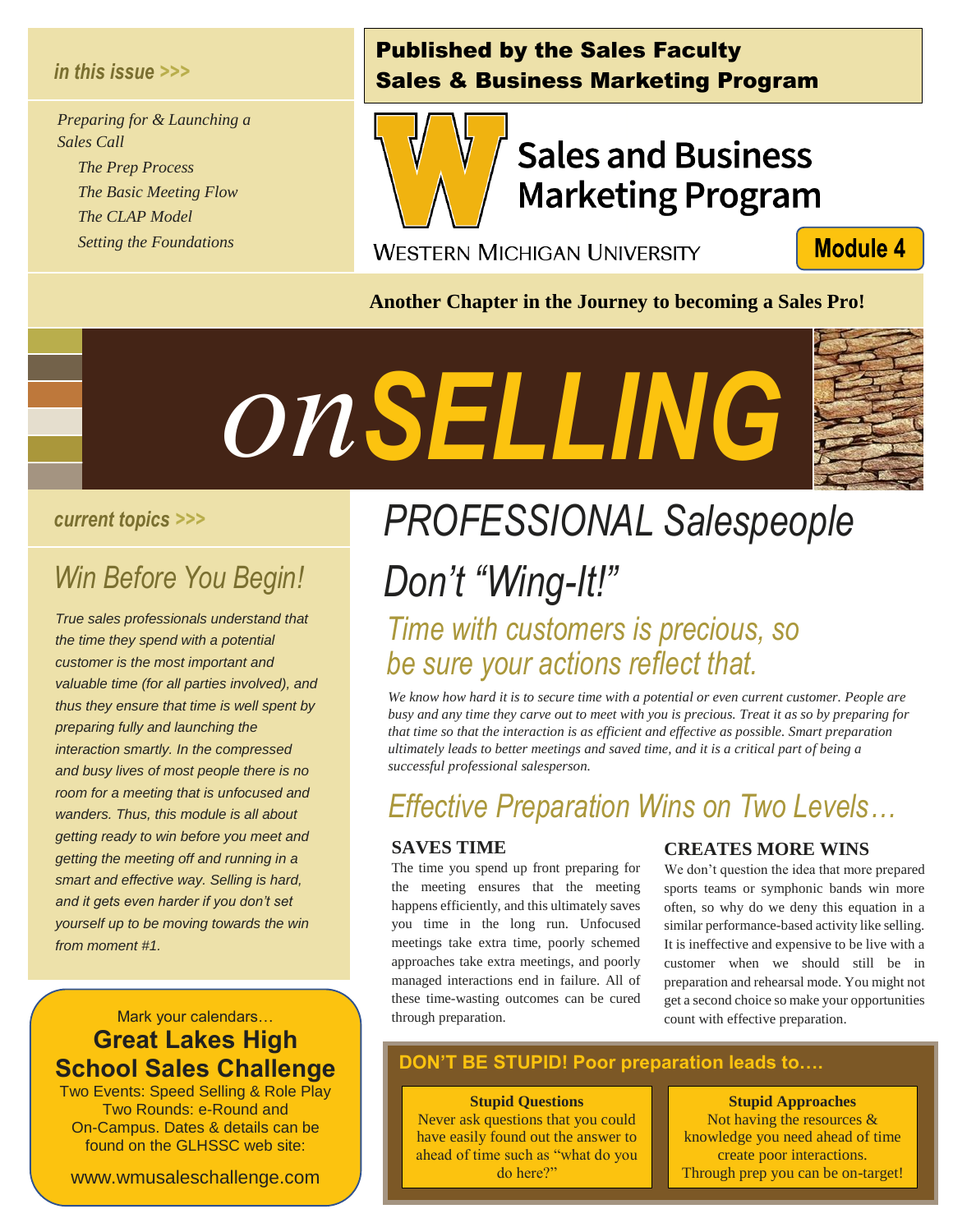### *Preparation Effectively >>> Look at these categories to gain quick & relevant insight*



**Education Work History Affiliations Interests** 

You always meet with people so take some time to gain some insight

**EDUCTATION:** There is a difference between the way an engineer and a human resources person sees the world based on their education. **WORK HISTOR**Y: The path they have took to their current position has influenced the way this person sees the challenges they face. **AFFILIATIONS:** Both socially and professionally, the groups a person joins says something about their approach to their job.

**INTERESTS:** People like to talk about their interests, and often these

about the person / people you are going to interact with.



**Biz Model Nuts & Bolts** Self-Image Culture



Be sure you understand some of the fundamentals of the organization that the people you meet with are embedded within. **BUSINESS MODEL:** How do they make money? What do they sell? What is their main purpose? ALWAYS understand this! **NUTS & BOLTS**: How big? Where? Number of people? Etc. Be sure you have the basic snapshot of the organization. **SELF-IMAGE:** What words do they use to define themselves? What are their mission and values? Know the way they see themselves. **CULTURE:** What are the norms and patterns of this organization? Are they formal or informal? Are they cautious or risk-taking?

# *GOAL: Gain INSIGHT (NOT just facts & figures!)*

### **Connections**

interests also give you persuasive insights.

**Solutions**

Can you build rapport via something you discovered?

Does research suggest that certain solutions are more likely?

### **Questions**

Do you discover gaps that can be filled with smart questions?

### **Persuasion**

Does your understanding of the situation suggest certain persuasion approaches?

# *The RULE>>>*

When you have a meeting planned, dedicate preparation time on a **1 to 1 basis.** 

Thus, if you have a 30 minute meeting scheduled, at absolute minimum you should prepare for at least 30 minutes

As a rookie, this equation might need to be 2 to 1 or 3 to 1 level!

### DON'T FORGET REHEARSAL TIME

Beside getting ourselves ready for the meeting to be efficient and effective, we also might need to rehearse our approaches and performance to ensure that we are on top of our game when we are live with the customer.

# *1 to 1 Prep The Meeting Flow & Function*

### **THE LAUNCH**

The approach you use to connect to the other humans and then shift into the business part of the meeting.

### **THE CORE**

The fundamental purpose of the meeting. This might have multiple aspects (work through an entire sales process) or be highly focused (just determine needs).

## **THE CLOSE**

Secure the commitment to the next appropriate step in the process. You should always have a "next step" focus. *Meetings can basically be broken down into three parts and it is you job to prepare for and manage the flow and function of these parts*

#### **Basic Start Mechanics RELAX (and SMILE!)**

Take a deep breath and enter with confidence (even if you aren't!)

#### **GREET PROFESSIONALLY**

Slowly say your name and company and shake hands

#### **SEEK PERMISSION**

Be polite and ask to sit and ask if you can use their desk of table.

#### **PROVIDE BUSINESS CARD**

Provides a cheat sheet as to who you are to help buyer Don't ask for one in return.

**START LIKE A PRO!**